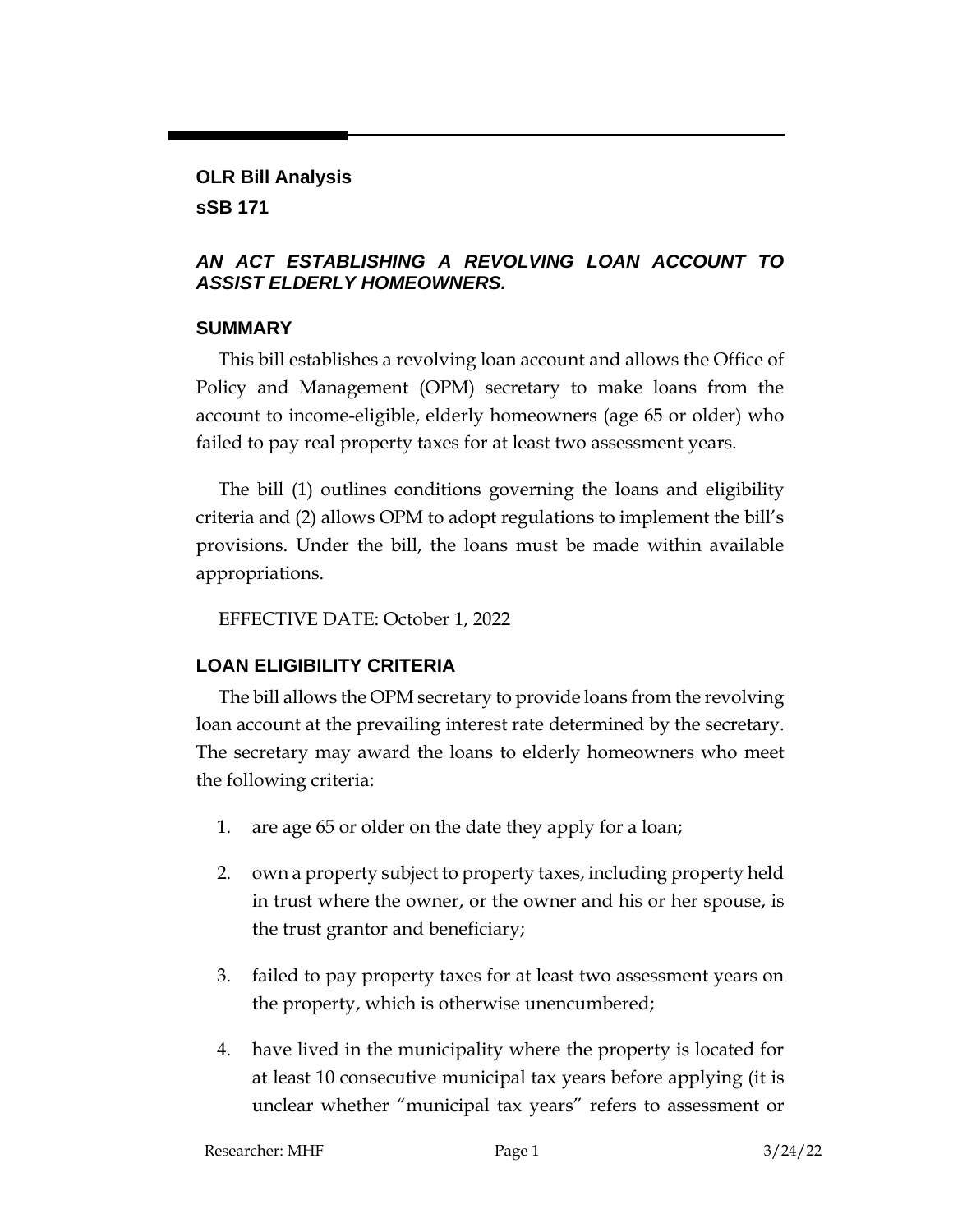fiscal years);

- 5. have maintained their primary residence (at least 183 days per year) at the property for at least eight of the last 10 municipal tax years before applying; and
- 6. in the municipal tax year immediately preceding the application date, meet the state's Circuit Breaker Program income limits (currently \$38,100 for an unmarried person and \$46,400 for a married couple).

Under the bill, the elderly homeowner's income excludes his or her spouse's Social Security income if the spouse is a resident of a health care or nursing home facility receiving Title XIX Medicaid payments. In addition, the bill allows the OPM secretary to set asset limits as a condition of eligibility.

## **LOAN CONDITIONS AND REQUIREMENTS**

The OPM secretary must prescribe the application form for the loan program. Elderly homeowners who are awarded a loan must use it to pay the delinquent taxes, interest, and fees on their property and the principal loan amount must not exceed the amount levied against it. The secretary may (1) prescribe requirements to prove that an elderly homeowner used the loan for its intended purposes and (2) impose penalties for failing to do so.

If the state provides a loan, the OPM secretary has a lien on the property in the loan amount, plus interest at the prevailing interest rate. The lien has priority over all other liens on the property, except a municipal property tax lien.

# **ACCOUNT OPERATION**

Under the bill, the revolving loan account is a separate, nonlapsing General Fund account administered by OPM. It must contain any money required by law to be deposited into it. Investment earnings credited to the account become part of the account's assets. Principal and interest payments on loans under the bill must be remitted to the state treasurer for deposit into the account. The bill requires the OPM